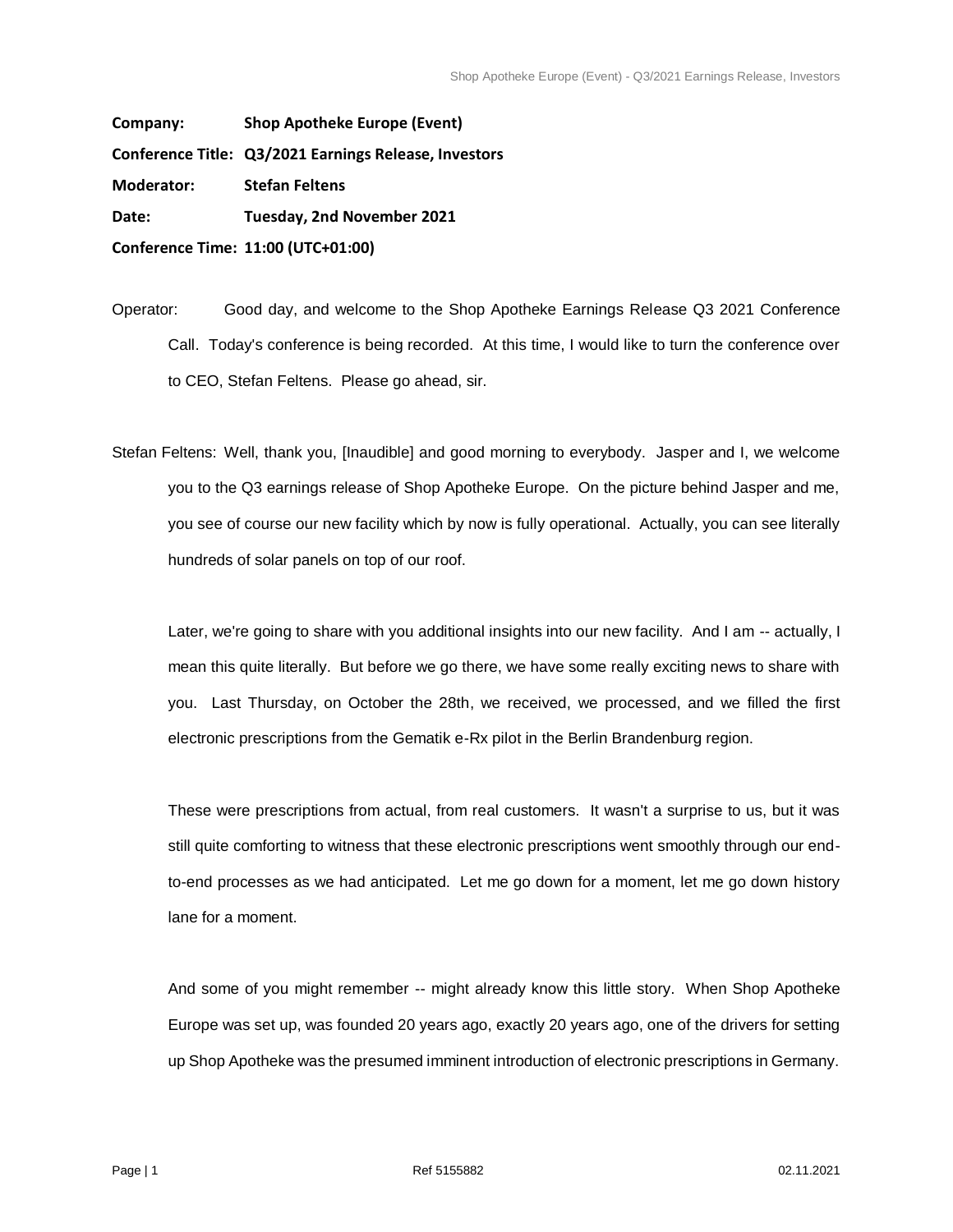Well admittedly, as it's taking a little bit longer than anticipated at the time, but finally electronic prescriptions are a reality. Electronic prescriptions have actually happened. We are very well prepared. And we are excited about the rollout of electronic prescriptions across Germany next year.

Well, let me give you a quick update on electronic prescriptions, at least how we see it. The e-Rx pilot has been extended by the Gematik until the end of November to gain some additional experience to ensure that the systems, the processes will be ready for prime time when electronic prescriptions are rolled out nationwide early next year.

In parallel, the e-Rx pilot has been scaling up. Finally, some might say with based on what we have learned from the Gematik and from others with 40 to 50 pharmacies participating and 20 to 30 physicians participating in the e-Rx pilot right now. Furthermore, and I think that is also important to know more and more pharmacies, and more and more physicians are meeting today or will meet by yearend the technical requirements needed to issue electronic prescriptions, and this includes the e-Rx readiness of the most commonly-used physician software systems.

For 2022, we -- and this is now -- I'm speaking for Shop Apotheke. We are not assuming a Big Bang on the 1st of January, but we are projecting now internally a gradual, but fast adoption of electronic prescriptions over the coming months.

And our assumption is that by midyear, the vast majority of prescriptions for publicly-insured patients in Germany will indeed be issued electronically. Quite frankly, we have waited for many years for this to happen. Whether it now happens a couple of months earlier or later doesn't make a big difference for us.

For us, for our customers, and I assume also for our long-term investors, it is key that electronic prescriptions have finally arrived. And as we said before, this really marks an important milestone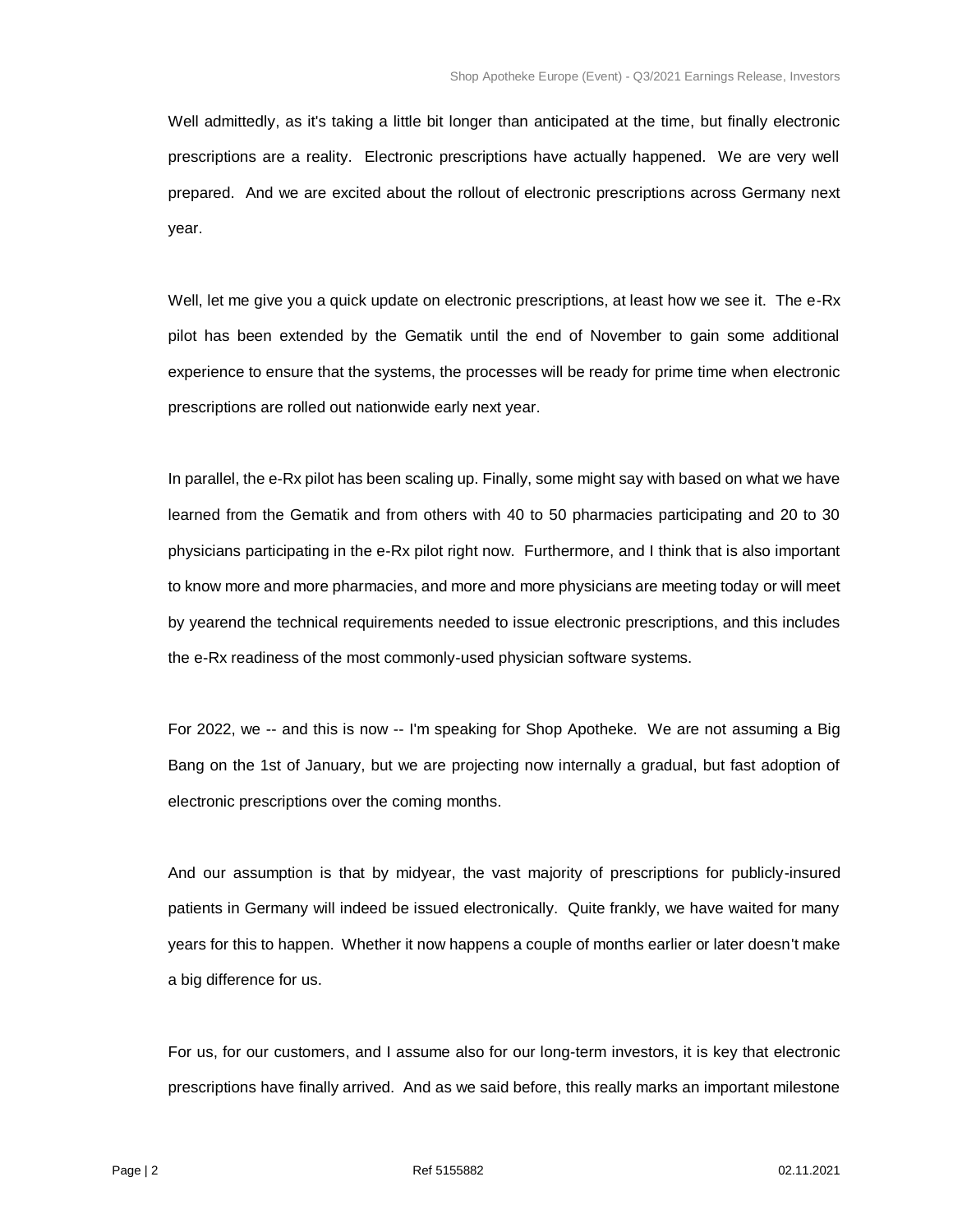for the digitalization of the healthcare system in Germany. As we mentioned, Shop Apotheke Europe is certainly ready to partake in this opportunity.

Well not just our front and backend process are ready for electronic prescriptions. With our new facility, we also have the needed capacity to turn our growth ambitions in Germany, but also in all the other markets into reality, and to secure our share of the e-prescription opportunity.

You've heard before that in our new facility, with our new facility, we will be able to handle more than 100,000 customer orders per day. But to get a better feel for the new facility, let's have a closer look. I hope that you have enjoyed this movie as much as Jasper and I have, even though we have seen it already a couple of times.

But for us, it's still exciting, as I mentioned before it's now fully operational. Actually, over the last two to three months, some of you on the phone have actually taken a firsthand look at our new facility. Well, I guess to see that it really exists. And it's probably fair to assume that we're going to host more visits by some of our investors, and have some of the analysts over the coming months.

The move from the old to the new facility was completed in early September. Actually, we were pretty much done by the end of September. The new facility is fully functional. Equally important is that we succeeded in bringing up our staffing levels. And as a result, since September, we are no longer capacity constrained, which allows us of course to continue the Shop Apotheke Europe's growth story.

Okay, let's shift gears. And let's have a closer look at the business and financial performance over the first nine months of the year. By the end of September, our Shop Apotheke Europe, our sales have grown by around 10%. And our sales had reached €772 million. DACH sales were up by 4.5 percentage points, of course hampered by the absence of an Rx bonus.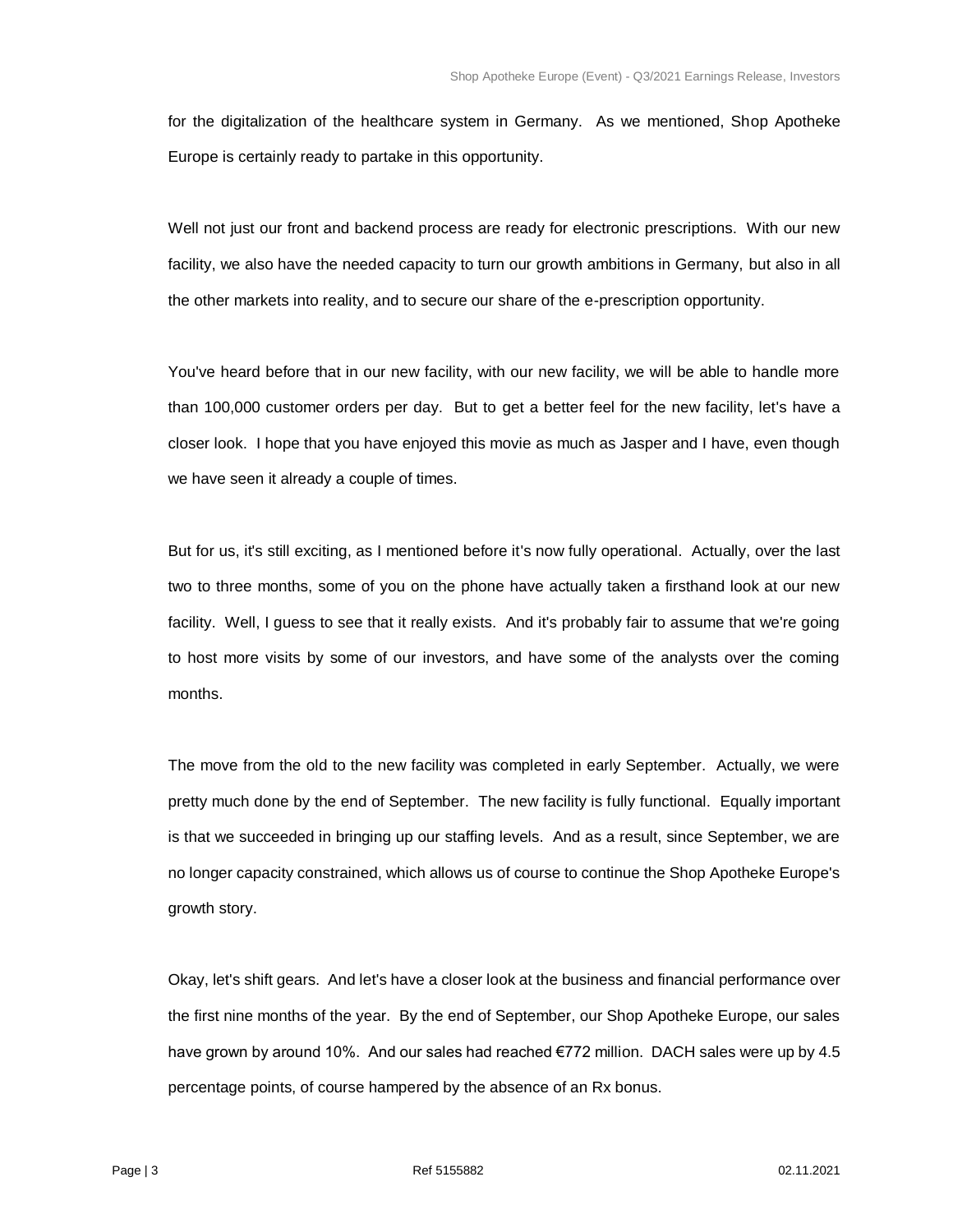And our international business went up by 38%. When you look at our everything but Rx growth rate over the first nine months of the year across all of our markets, it stood at close to 22%. Our adjusted EBITDA for the first nine months stood at around €5 million. This translates into an adjusted EBITDA margin of 0.6%.

The number of our active customers increased by almost a quarter over 1.4 million, from 5.9 million at the end of September last year to 7.3 million this year. Since January alone, we have added around one million active customers despite a reduction of our marketing spending in June and in early July.

Very encouraging for us is the quick recovery of our customer satisfaction with Shop Apotheke Europe. You'll see in a moment that our Net Promoter Score recovered nicely after the dip midyear in May, June, and early July. And since August, it had stayed at the targeted level of around 70.

Over the first nine months, we generated an operating cash flow of around €28 million. And Jasper is going to share more in a couple of minutes about the driver behind our cash flow development. And more important as of September the 30th, our cash balance was in excess of €300 million.

Well last, not least and again, we'd love to talk about it after the end of the quarter in October, on October the 28th, electronic prescriptions had finally arrived at Shop Apotheke Europe. Let's have a closer look at our two reporting segments. As we mentioned before, DACH region up by around five percentage points.

The growth rate was of course pulled down by a 31% reduction of our Rx business triggered by the absence of the Rx bonus. Our non-Rx business in the DACH region went up by 17%. Just as a reference point, the OTC market in Germany covering both the offline and the online segments over the first nine months of the year actually declined slightly versus a year ago.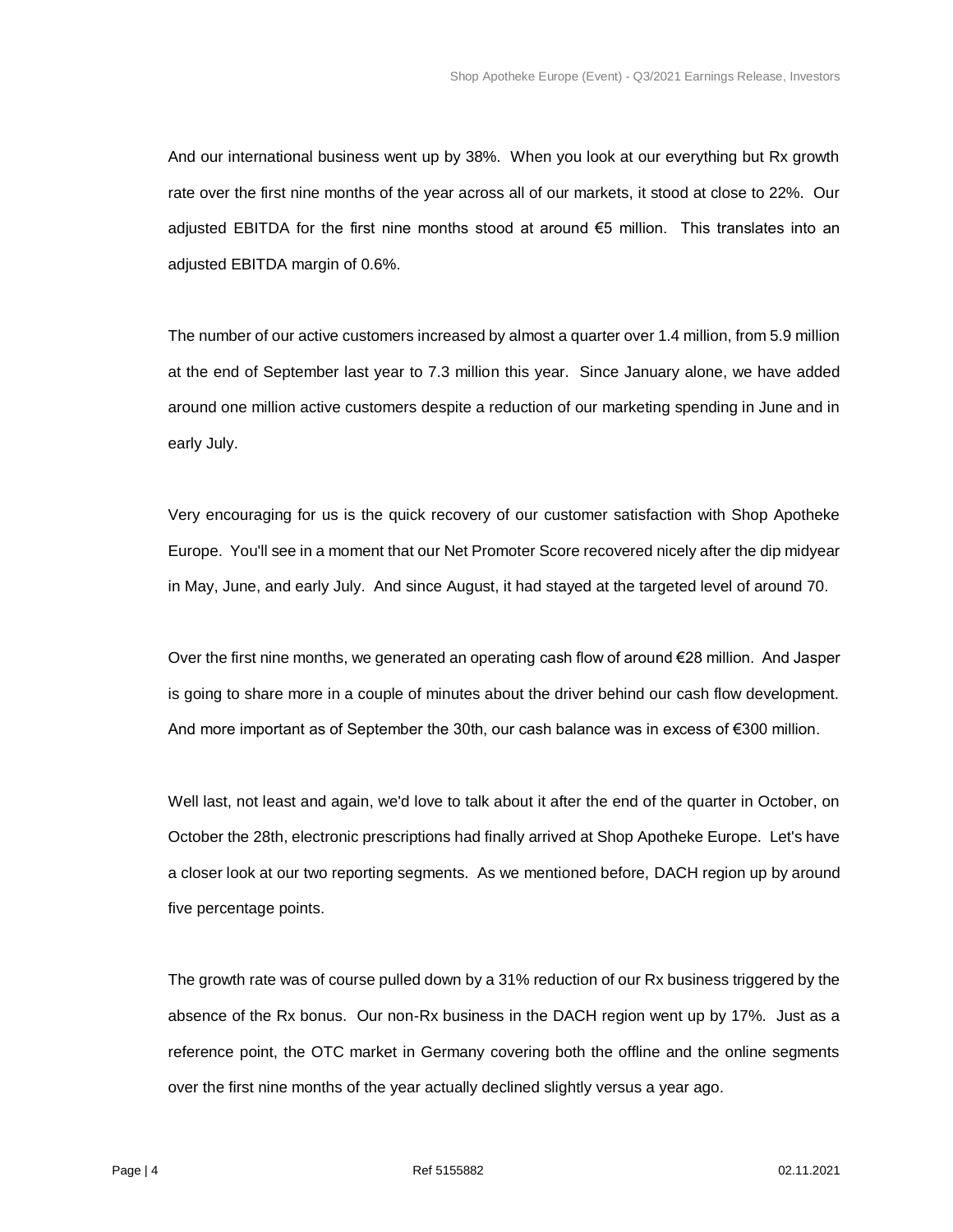Our international business grew by almost 40% and sales were in excess of a  $\epsilon$ 150 million. Shifting to some of our KPIs on the next chart the number of active customers, our Net Promoter Score, and our Average Order Value. As we mentioned already, active customer count went up by 24% to 7.3 million.

Our Net Promoter Score over the first nine months stood at 68, of course pulled down by the lower NPS around midyear. And our Average Order Value over the first nine months was €62 compared to €66 a year ago. This decrease can be exclusively attributed to the lower share of Rx orders which as you know carry a higher AOV.

For the first nine months of 2020 when you look at our non-Rx basket across all of our markets or no, I have to be precise, not across all of our markets. In every single market, the non-Rx basket value went up compared to a year ago, which of course is a good development. Well, I don't have to say too much about our NPS chart.

I think, it speaks for itself. You see the dip in the second half of the second quarter when we were capacity constrained. And as a result of this, we experienced extended delivery times. But again, encouraging is the quick recovery of our NPS in the month of July. And since then, it has pretty much held steady of around 70.

As mentioned before, since December, we are no longer capacity constrained. The cutoff of this chart is the end of September. But I can confirm that the NPS has held steady in the month of October as well. Well, how has our web traffic developed over the last few months? You see here the bold yellow -- not yellow, the green line, which shows the total number of web visits across all of our websites.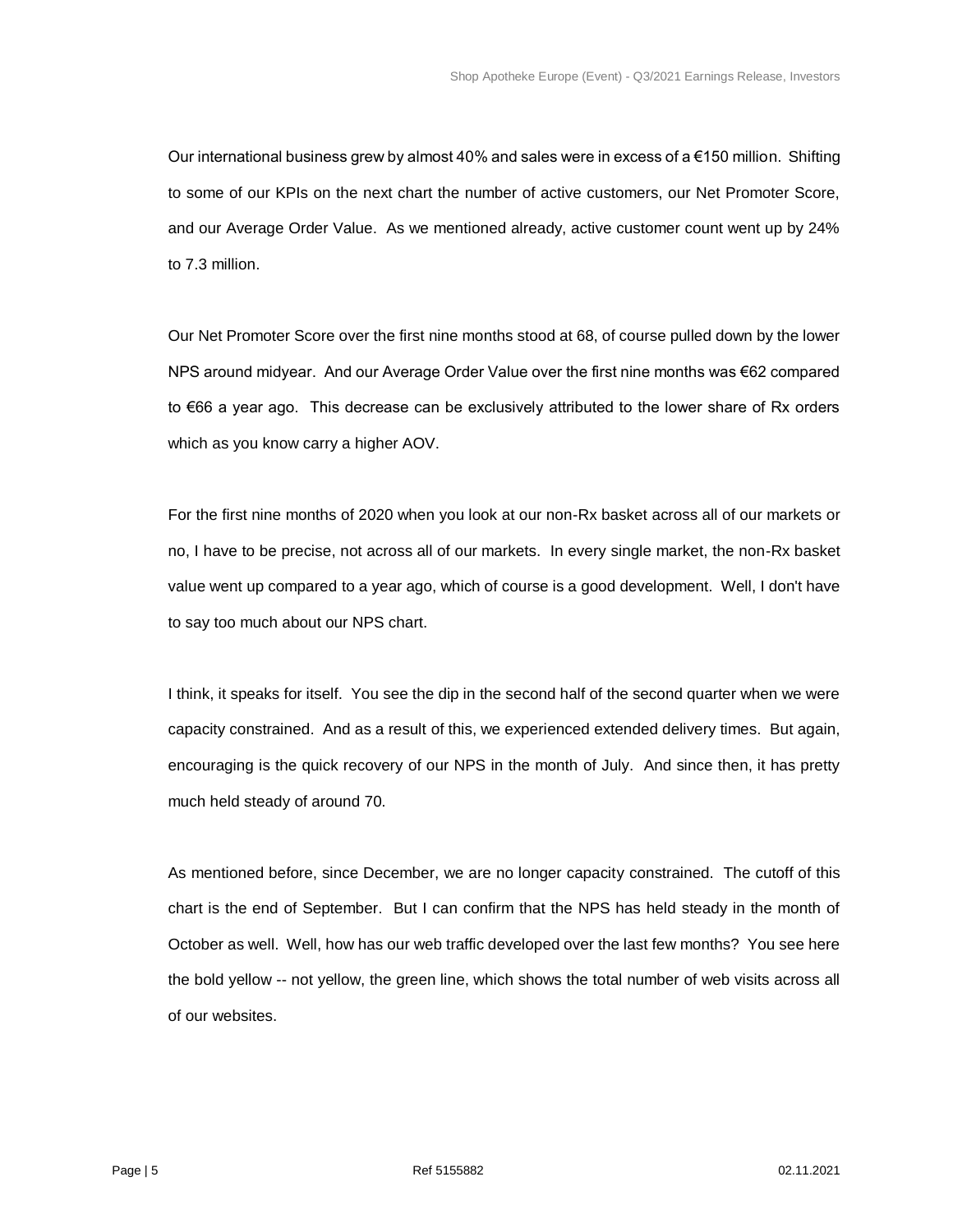You see the low point with around five million visits per week around midyear. But since then, our web traffic has again increased steadily. And in the last few weeks of September, the web visits exceeded six million, okay. The blue bars show a similar picture. They represent the growth of our web traffic versus the exact same week a year ago.

Since the dip around midyear, our web traffic growth has accelerated again. And over the last few weeks, we have seen web traffic growing at around 30% compared to a year ago. Well before I hand over to Jasper to walk you through the drivers behind our numbers and especially behind our financials, let me support, let me substantiate the web traffic numbers we just shared with you with some of the external data points.

What you see here is the data from Similarweb. For the month of September, shopapotheke.com was the most popular online pharmacy in Germany. And on the next chart pointing in a similar direction, Google Analytics report that over the last 90 days, Shop Apotheke was the most searched pharmacy brand in Germany.

Putting all of this together looking at our weekly order volumes, which has been growing steadily over the last few months. Looking at our web traffic, looking at the recovery of our NPS, and knowing that we are no longer capacity constrained, this all prepares us to get back onto the growth trajectory that quite frankly you have come to expect from Shop Apotheke. And with this, Jasper, you'll take it from here.

Jasper Eenhorst: Thank you, Stefan for that. And good morning to everybody on the call. Looking at this slide, this slide shows the number of orders in thousands, so per quarter over the past two and half years. So, for example in Q1 2021, we did 5.1 million orders, which was one million up from the year before which was then in Q1 2020 around 4.2 million orders, and which was then also one million up from the year before that year, Q1, 2019.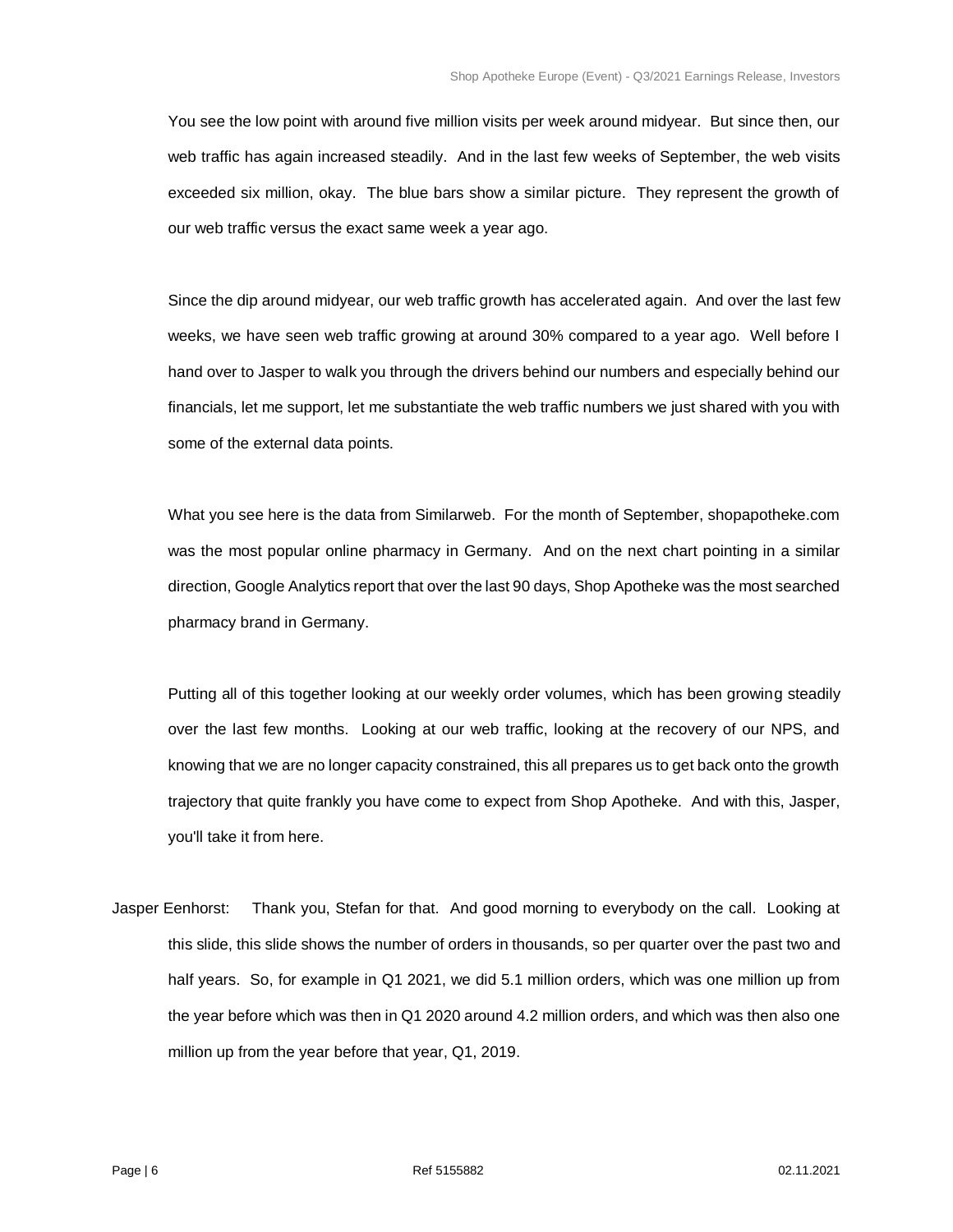The graph also makes clear that we have a seasonality throughout our calendar years. Q2 and Q3 are lower. And we tend to set records in Q1 and in Q4 in absolute terms. Nevertheless, the slide also shows that the declines in Q2 and Q3 this year is greater than it was in the past years.

And this is of course for the obvious reasons that I think known to everybody specifically constraints in our capacity that we meanwhile have solved, and our decision to subsequently hold back on marketing in the mid of the year. In Q4 2020 just last year, we have set our records for 2020.

And this year, there is a challenge looking at the base of last year. But in addition, we are of course coming from a low point of Q3. So, two challenges, but we are totally ready and set and on track for the upcoming Q4 to set new records. Not only having more orders than we did last year, but we are also aiming to do more orders in Q3 -- in Q4 this year than that we did in Q1 at the start of this year.

So, all in all looking at this slide, we processed more than 14 million orders year to date. And each quarter, we did more than we did in the same quarter last year. And we are ready to set new records in the current fourth quarter. Next slide please. So, what did all those orders bring us in terms of financials?

On this slide as always, the customary one picture overview of the operating results, P&L items from sales also including EBITDA for Q3 and the first nine months of the year. The sales in Q3 ended at €337.9 million. This included a slowdown in June and July and in August, but still all in all in the end, we were almost on last year's level with a minus 0.3% in Q3.

This number brought us to a total of €772 million year to date, a 9.8% increase year over year. We achieved those numbers with a significantly higher gross profit margin. And in a moment, I will show you the year-over-year bridge explaining the developments. At the same time, selling and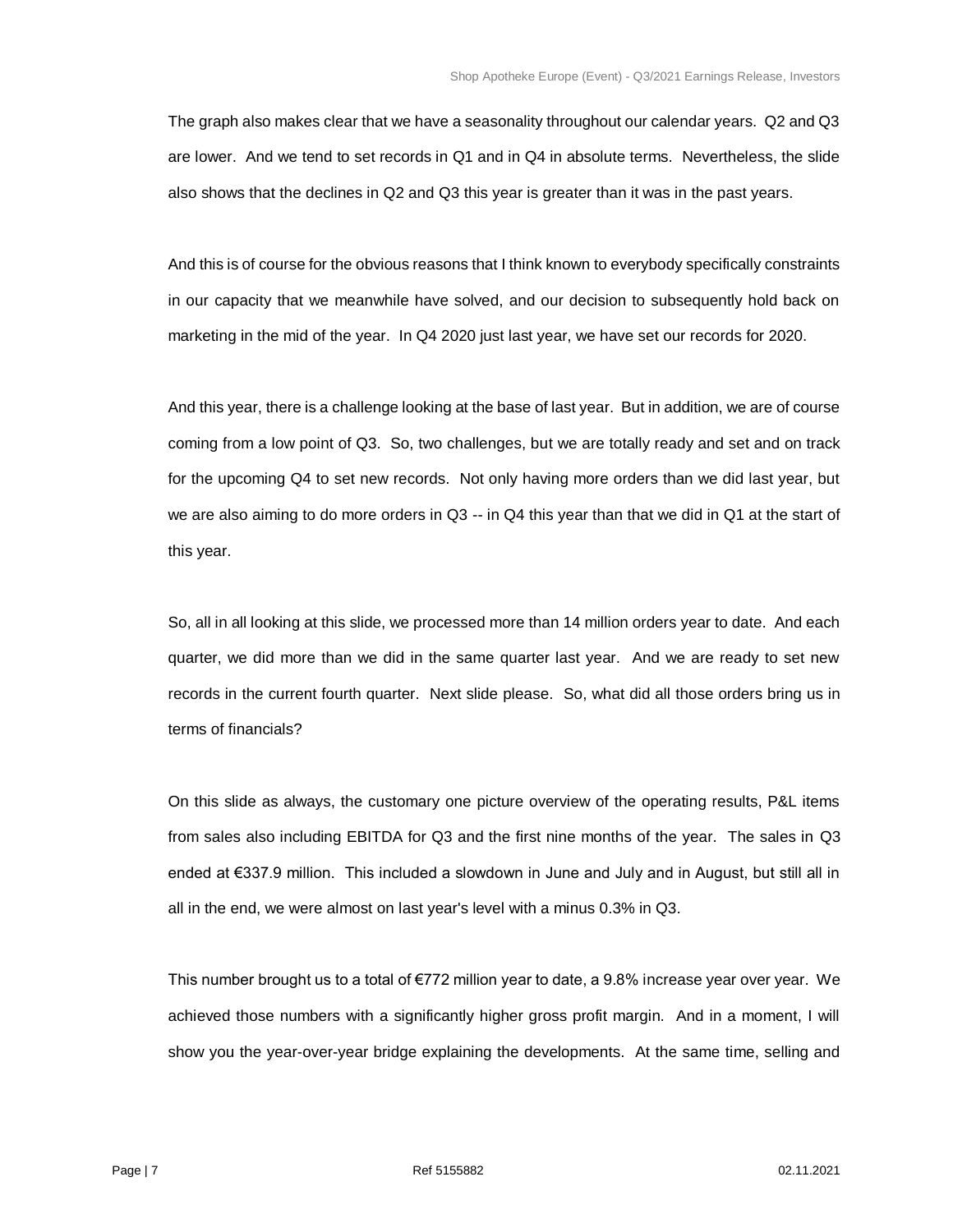distribution increased in the quarter a bit over five percentage points, and year to date a bit over four percentage points.

Also here, I'll have a bridge in a couple of moments. But the main element here I can tell you already is related to marketing, and the absence of Rx volume that we faced this year. The administrative cost as a percentage of sales. First of all, if you compare it to last year, there's little bit of an apple and an orange in it because roughly half of the percentage of the deterioration versus last year is from the inclusion of the business acquisitions of MedApp and Smartpatient.

And the remainder that you're seeing there that is reflective of our investments in a solid and in the right foundation to be ready for the great growth opportunities we've seen in Germany and across Europe. Also, the percentage in 2021 is of course impacted by lower-than-originally anticipated sales in Q2 and Q3. So, all the numbers I have been discussing until now if you add it up, we had in Q3 an adjusted EBITDA of minus €2.2 million, which brought us at a year-to-date positive €4.7 million.

Next slide please. So, here's a bridge from the gross profit margin. And let's start with the third building block, the 1.3% positive impact. This is Country and Rx OTC mix. Country meaning that our countries with the higher gross profit margin have been growing faster. And Rx OTC mix is the impact of selling less Rx and a fast growth of OTC.

And then going to Other, Other is mainly the no-repeat of negative write-offs last year related to the Corona assortment. So, this is a large explanation in the year-over-year improvement, but of course not impacting this year's 25.4%. And then going back to the left of the building blocks, we are proud and happy to show another improvement in our sourcing this quarter of 0.4% compared to the same nine-month last year.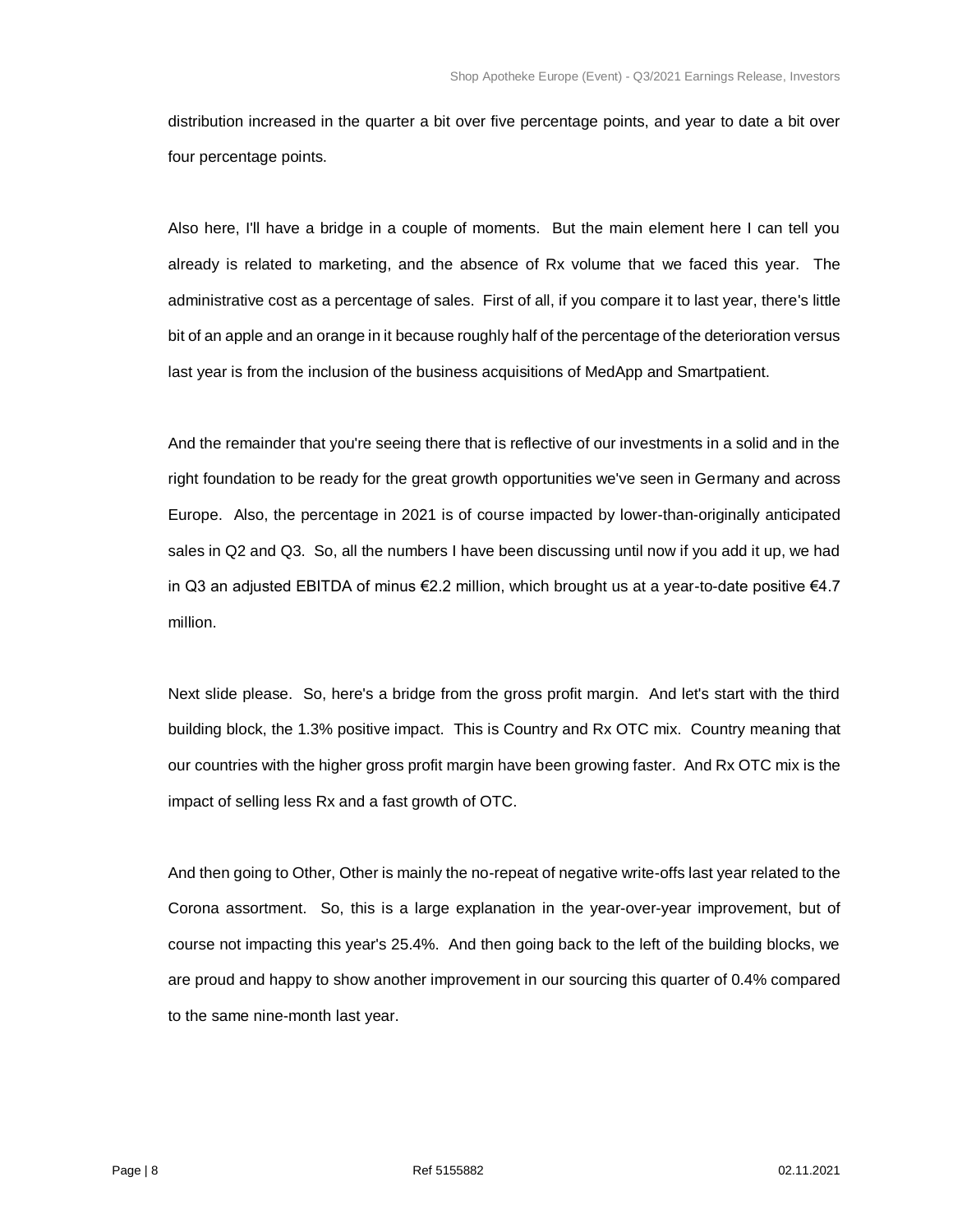And the net pricing of minus 0.3 that is the impact of lower prices compared to last year in part offset by the fact that we don't pay a bonus on Rx anymore. So, all in all from 23.3% to 25.4% year to date, an increase of the gross profit margin of 3.1 percentage points. And the next please.

The selling and distribution. First of all, looking at this picture, it seems like okay marketing is the main explanation here for the increase of our cost. But in this case, I don't think it's the best explanation if I would discuss the individual building blocks because there are more relevant explanations here from a higher level looking at this picture here.

And I want to point out the three main developments there. And number one, A and B has to do with the drop in our Rx sales from the fact that we are in a situation without a bonus on Rx, and not having yet the e-Rx where the much better customer journey will according to us most certainly lead to an increase of Rx again.

But the impact of less Rx is directly impacting the marketing as a percentage of sales. Simply because, the denominator of the sales is lower. And one B is the fact that less Rx is as Stefan said already bringing down our average basket value, and as such is having an impact on end marketing and shipping and payments and operational labor and other as a percentage of sales.

Again, I repeat, we think this is a temporary situation with e-Rx around the corner. So, number one looking at this graph is the impact of Rx. Number two in this case is actually the fact that our international businesses are growing even faster than our DACH region was doing. And that's having an impact in this case.

And number three is the fact that in those numbers here in 2021, we have been operating two logistics facilities until September the 1st. While last year, we were only operating one logistic facility. And those elements if you strike that out from this bridge here, then actually what is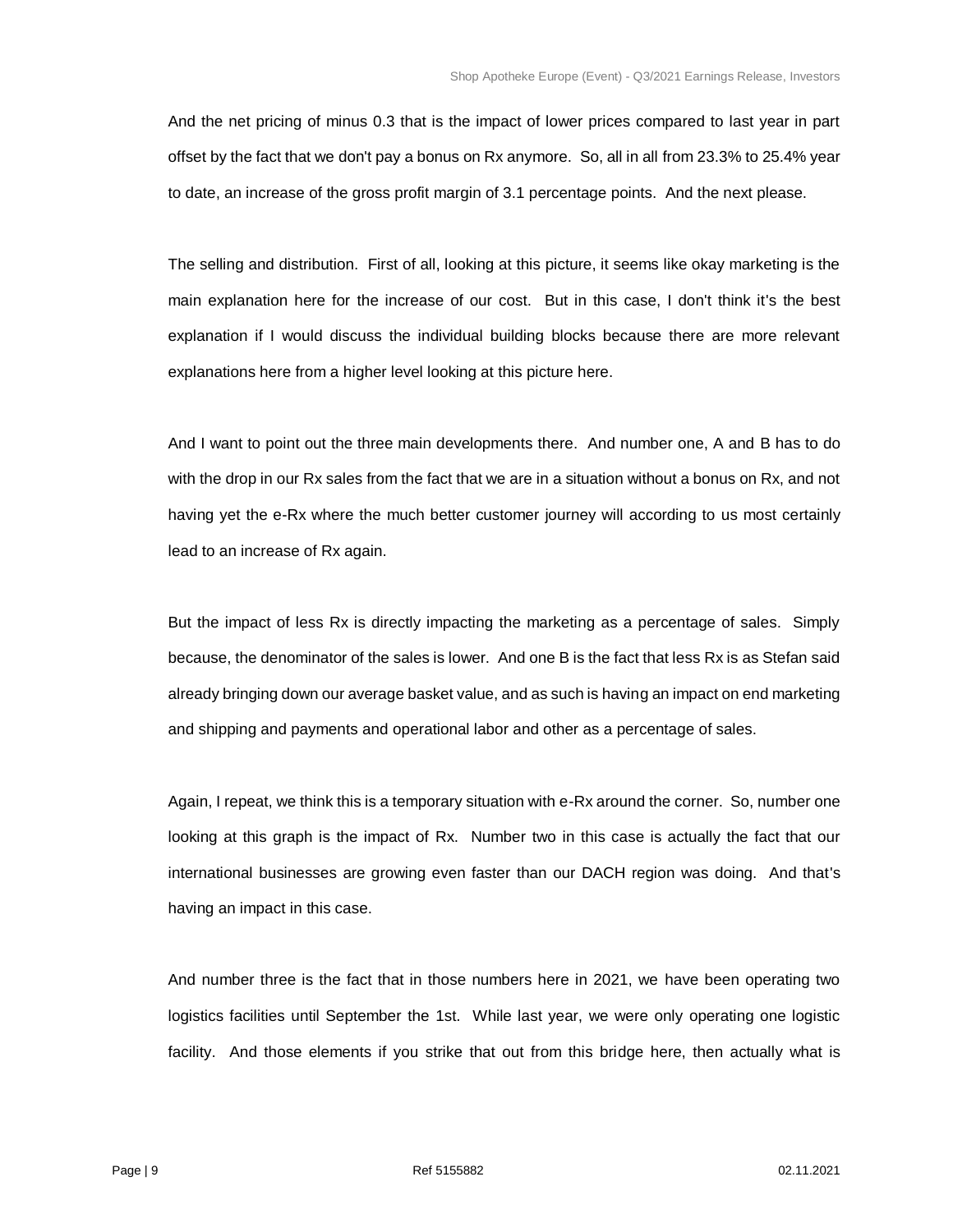remaining is the fact that marketing increased so much versus last year, well that is this year we invest more coming out of the low point from the year compared to the exceptional year last year.

And what's remaining is that an [inaudible] impact of Smartpatient and MedApp. So, the key point here is that the underlying business model metrics here are solid, and are developing very well. Next slide please. Starting here with the column at the right of the slide.

So, you talked about that already, Stefan. We ended with a cash balance, that's cash including the liquid. All the financial assets are well above €300 million. And then going to the left again this year, we are still operating as an operating resource and operating cash flow of [inaudible] one million positive regenerated there after nine months.

But you also see a €27 million positive impact on favorable working capital changes. This is not just popping out of the numbers. Now we have internal programs started one and a half years ago of improving our payments and receivables and have been successful with that. So, in total, €28 million of operating cash flow.

Then going to the investments, the investments were in 2021 on an elevated level. Because besides the regular investment in IT, we have had two business acquisitions, Smartpatient and MedApp. And we also finalized our projects end of[?] 2020, the move of our logistics center.

Then the next one before we go to the Q&A, where we wanted to give you today additional time for Q&A all the financial guidance. It's today of course an exciting day as we are able to announce our first real e-Rx that we have processed. And I want to take the opportunity also to give the compliments to all the parties involved there and also to the Gematik and the government working on this new infrastructure, which are much safer and better and faster customer journey.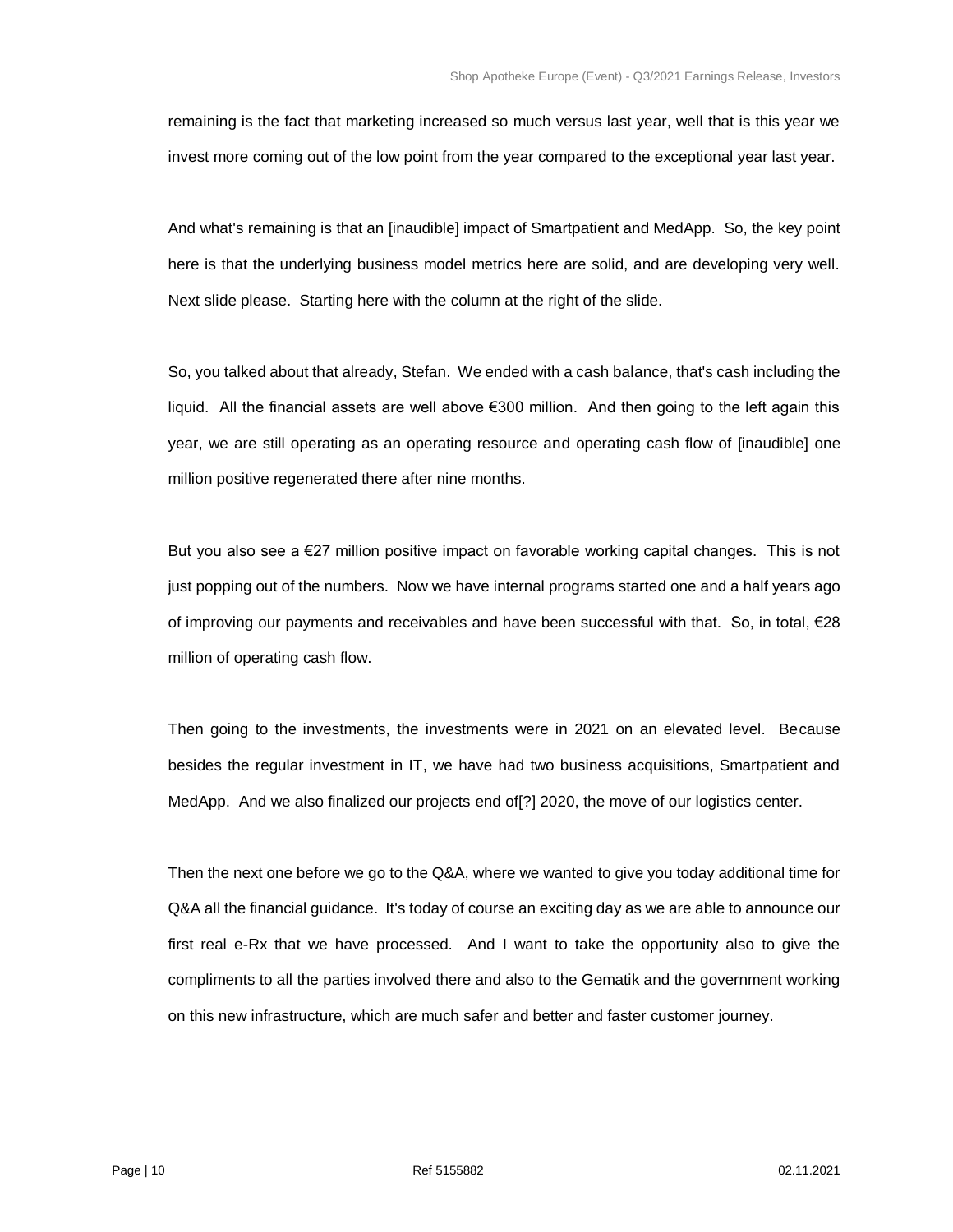This is a good moment to look back at our longer-term perspective. And today, we want to reiterate our longer-term guidance as to profitability. And that's unchanged that is an EBIT in excess of 6%. And actually, the excess of 6% is referring to the fact that we are not just an online pharmacy retailer.

That we are an e-pharmacy platform, which enables us to go even beyond the positive 6% in the longer term. If you go for the long-term profitability guidance through the small short-term guidance for 2021, of course we have only October we just finished. We have November and December left in this year.

That seems to be a short period, but the real[?] is dynamic. Will there be a heavier or not flu season, we still have Black Friday. Will the Corona measures be tightened or not? In the dynamics, we still see sufficient comfort in being able to deliver for the full year, and also in Q4 a growth of around 10%.

And that's narrowing down of the 10% to 15%. And the main reason for that is first of all, there is no help from the OTC market in Germany. The OTC market as Stefan also just said already is actually the total market of online combined. The OTC is slightly down year to date.

And number two, we are coming from a low point in Q3, and we are rapidly recovering. We are delivering very solid reach, but it takes us a little bit longer. And that's why we remain in the range of 10% to 15% growth that we think is going to be close to 10%. So, that's on the sales.

Then the adjusted EBITDA margin actually well year to date at a positive  $\epsilon$ 4.7 million, why is Q4 then predicted to be negative. The reason is not cost increases. The only reason why we are guiding for this is that we want to have the flexibility to continue to invest in our growth momentum that we have achieved now in September and October.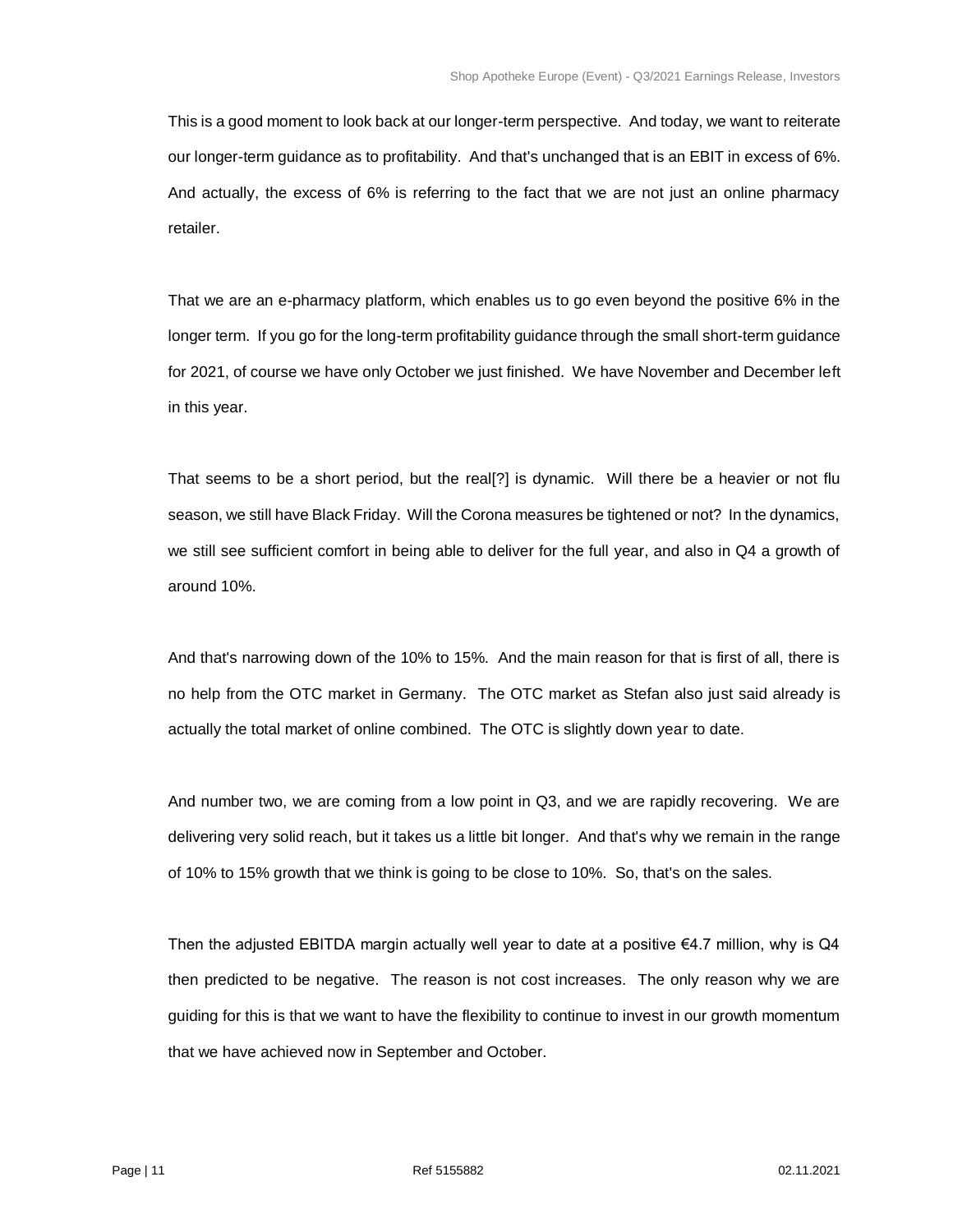We have a growth momentum with good fast growth in traffic, high customer satisfaction being back on growth despite the challenging last year, and that is more costly. So, it's our decision to continue to invest in marketing in our overall proposition. And we think that's the best decision to bring us in the best position.

And making clear to also specifically in Germany the customer that we are the leading online pharmacy brand in Germany. Then to Capex excluding acquisitions spot on our earlier guidance is going to be around €45 million. And with that Carmen, it's time to ask questions but could you go to the next slide please.

It's the same procedure as we have in the past quarter because there was a request from you to be able to ask the questions instead of typing in the questions. So, we have that situation again. Here are the numbers and please don't forget to mute the webcast when you are using your phone.

Operator: Thank you. Ladies and gentlemen, if you would like to ask a question via the telephone, please signal by pressing star one on your telephone keypad. If you're using a speakerphone, please make sure your mute function is turned off to allow your signal to reach our equipment.

Once again, that is star one to ask a question today. We will pause for just a moment to allow everyone an opportunity to signal for questions. Our first question today comes from AT from Jefferies. Please go ahead.

AT: Hi, Stefan, and Jasper. Thank you very much for the update. I hope you can hear me. I have a couple of questions. I would take them one by one. My first one is on your existing customer structure. Could you give us a ballpark, how many of your 7.3 million active customers are located in Germany?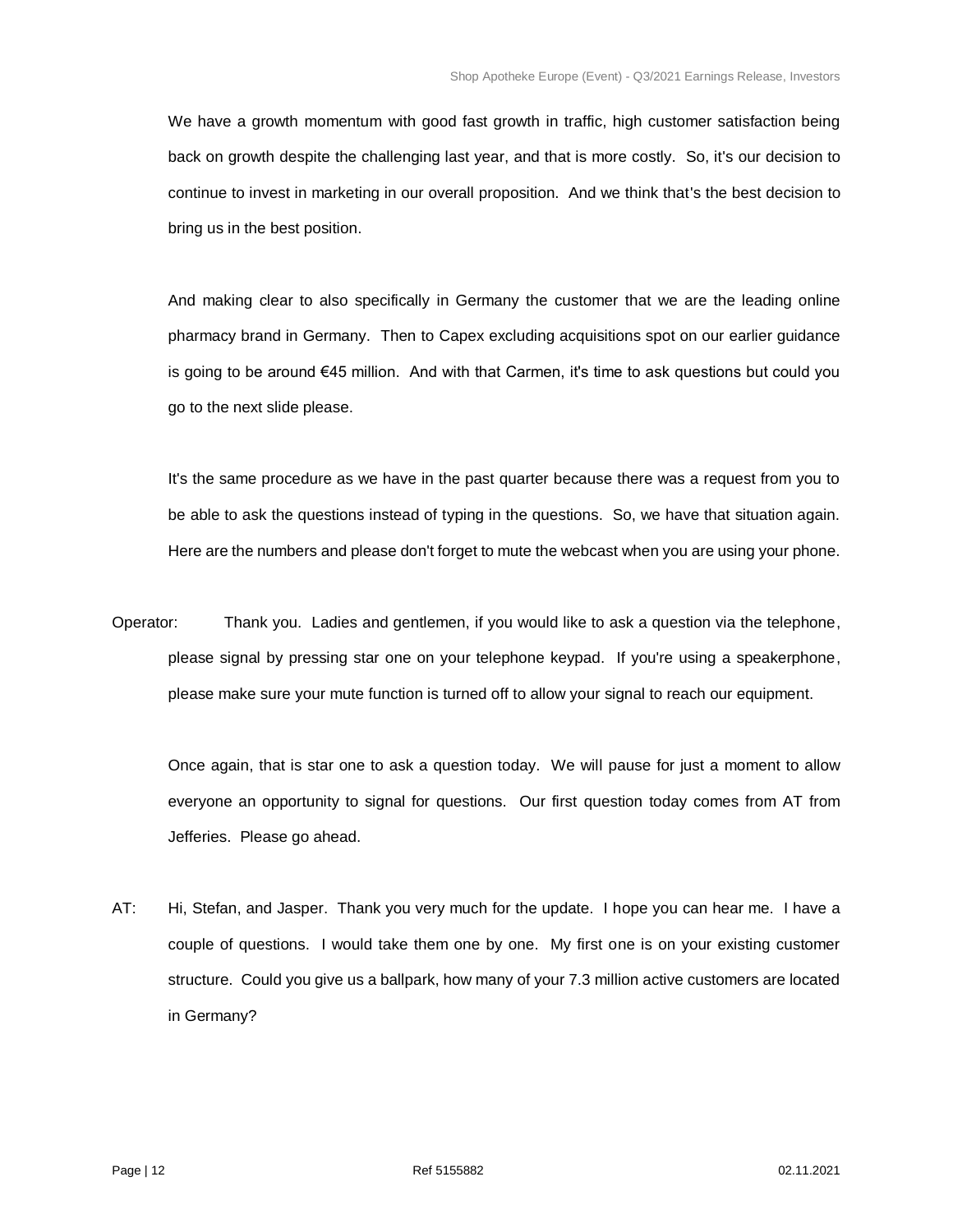- Stefan Feltens: Well, we don't disclose the split of our customers by market. The vast majority of our customers again follows our sales volume, and is located in Germany. But again, we are not disclosing the precise numbers.
- AT: Okay. I mean that's the starting base right for the [inaudible]. And the second one is a follow-up. Do you have any insights on how many of your existing OTC customers do you think have a chronic disease?
- Stefan Feltens: Yeah, our main standpoint there is in the sense that your question and also from a modeling perspective that seems to be very handy to take that position. But for us being close to the pharmacy space of course every day, we are basically looking at it from a higher-level angle.

Where it's clear of the total pharmacy market at 80% of all value that's in the pharmacy space is related to Rx, and 80% of the Rx is related to chronically-ill patients. And that's basically what it is. And then even if we look at our own base, we do not see any reasons. Actually, we see a reconfirmation of the fact that this is having the same distribution in our base.

Except of course for the Rx customers, we have already, but you were referring to the OTC. So, there is nothing interesting to mention there. It is just representative for the total country.

AT: Okay, perfect. I'm just checking because our research basically thinks that around 60% of OTC customers that shop online also have a chronic disease. The next two on your full-year guidance for the EBITDA. I mean you're obviously implying minus €15 million in Q4 with additional marketing spending.

How should we think about next year? And could you also please touch on the operating leverage that you expect from your new logistic side? So, we can basically calculate the incremental marketing spend you can do in 2022?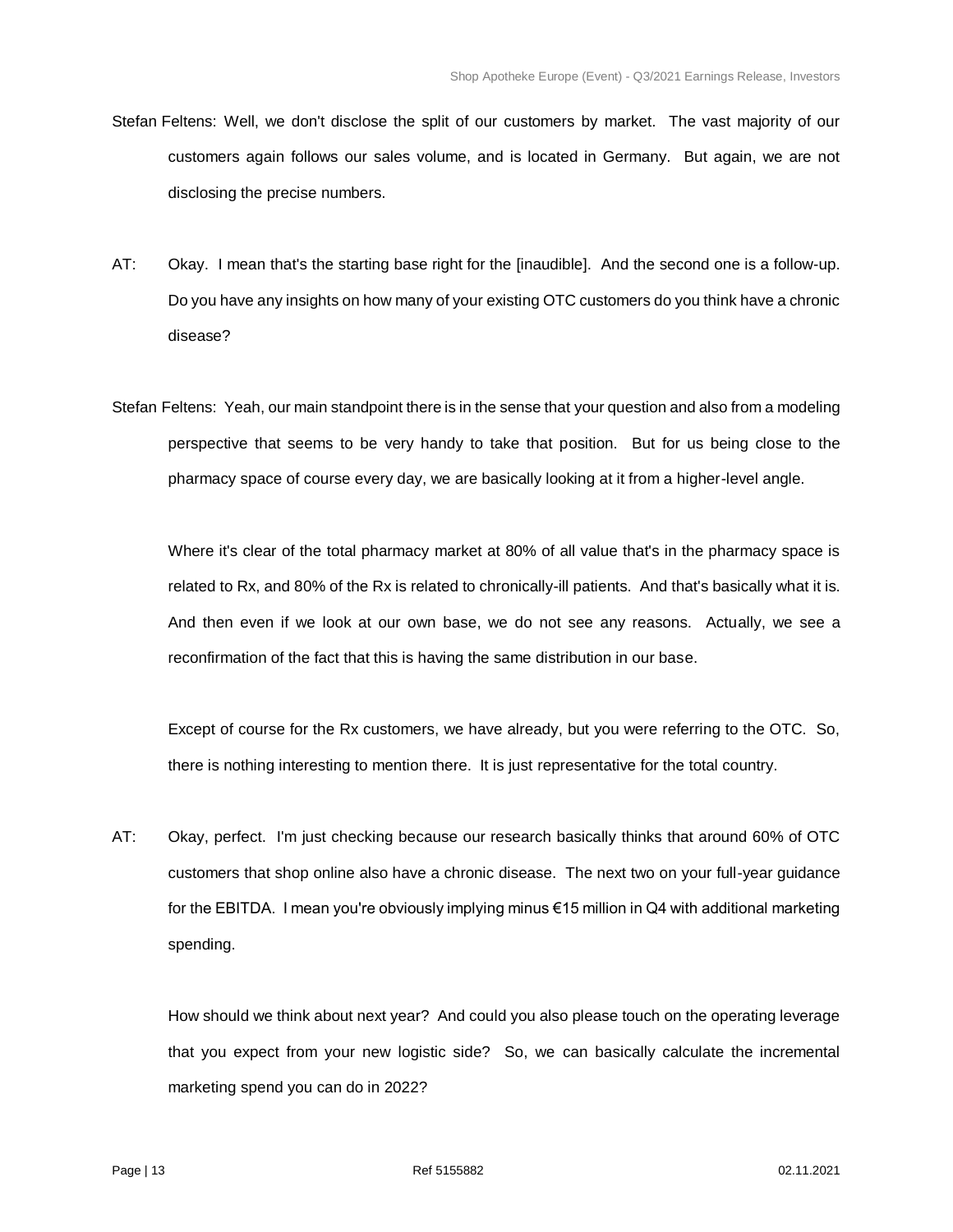Stefan Feltens: Should I take it?

Jasper Eenhorst: Yeah, go ahead.

Stefan Feltens: Okay. Thanks Alex. The Q4, I'm repeating a bit on Q4 and then I'll get to your second question -- second part of the question. In Q4, it is only reflective of the fact that we think it's best to continue with our elevated level of marketing as we get to September and October.

We gained back our growth momentum and we want to continue with that. It's too fragile. And it's not the right moment and not continue with it. So, in Q4, it has not to do with cost increases. The only reason is for us that we continue to drive the growth momentum. And then your question, what does that mean for 2022?

Well as you know, we don't have any guidance on 2022. And in 2022, it is much more important to think in if scenarios because if this then that because of the e-RX having such a big impact for the coming years. But the fact that we are guiding towards the EBITDA in Q4 as we are doing that is not having any mid or longer-term impact on our business model.

So, this should not change your expectations for 2022, but we don't have any guidance on 2022. It will depend a lot on what we then will decide to do exactly in this exciting year, yeah. And then you talked about the leverage of our operations and indeed on an underlying base those things indeed, they kick in.

We are now in an automated warehouse. Next year, we will cycle this year where we were operating two facilities. We had a move this year and next year we don't. But probably there will be new things there. But indeed, we always focus on two things. That is achieving efficiencies on all kinds of levels, whether it is better sourcing or whether it's operational efficiency.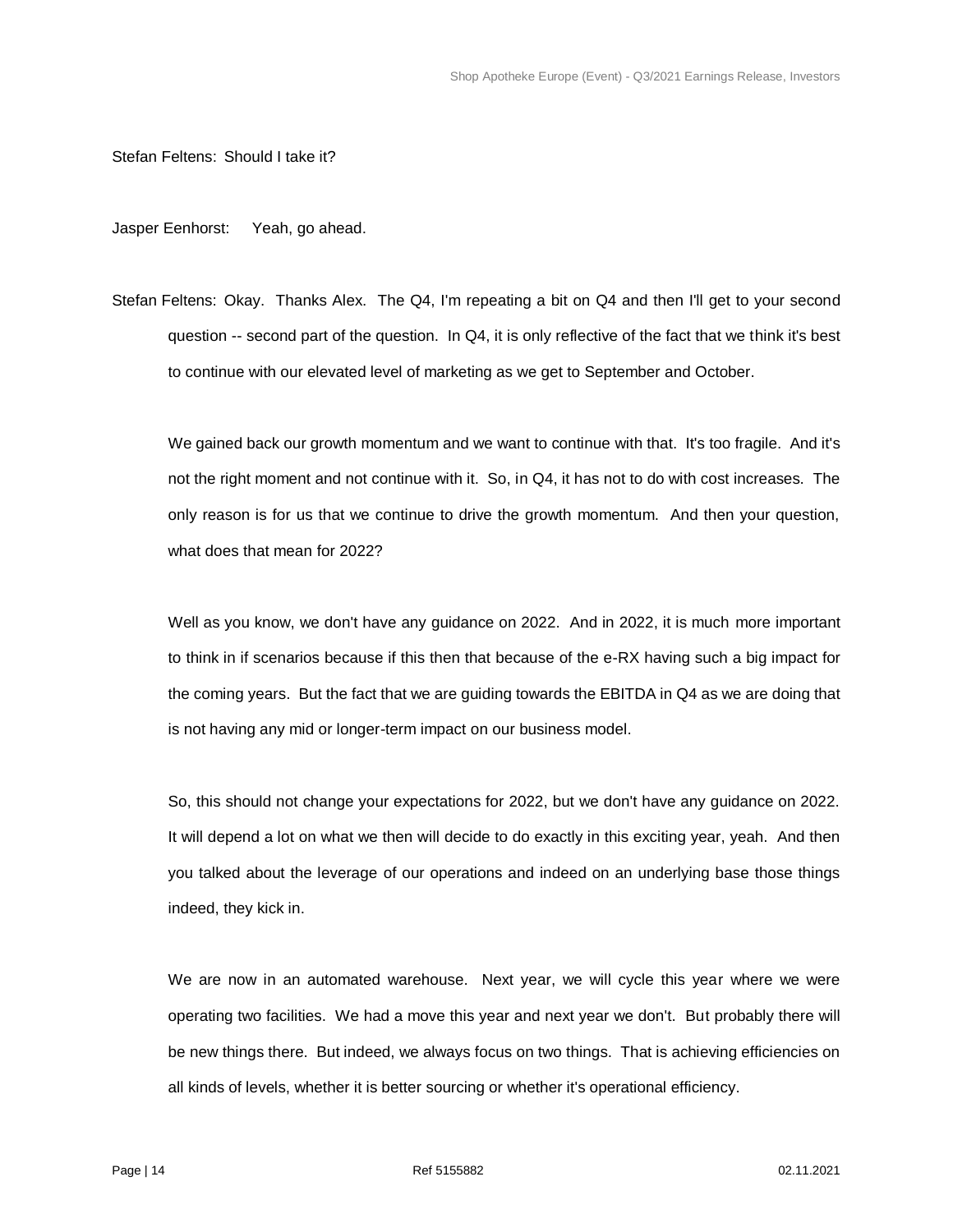So, we continue to do that. But if you ask what is your guidance for next year, then that depends a lot on what we will decide to do on for example marketing. And we don't have any guidance on that yet.

AT: Okay, perfect. Thank you very much. My last one would be on your mid-term target. I mean will you at some point provide a more specific sales mid-term target in the future or is this still up for debate?

Stefan Feltens: Me again?

Jasper Eenhorst: Yeah.

Stefan Feltens: kay, yeah. It's sure that thing where we sent as Shop Apotheke our positions in certain markets and then on top of that the e-Rx opportunity, and is that we will be growing is our expectation very fast in the coming years. But we don't have specific guidance on that, Alex yeah.

It is possible that we will perhaps give some guidance on that at a later stage, but we don't have any guidance there. I think the main thing that we are always very open about is the fact that we say that at the moment that e-Rx is mandatory in whole Germany. Then we think that in the coming years, the share of online usage of Rx in Germany will increase from the current below 1% to a penetration of 10%.

That's what the market will do. And we think that we are in pole position to grab our fair share of that opportunity. So, that's all that we are saying on guidance. And besides that, you know that on an underlying basis, how strong our trends are everything with Rx at the same time. So, exciting expectations for the coming years, but we don't have any guidance for that.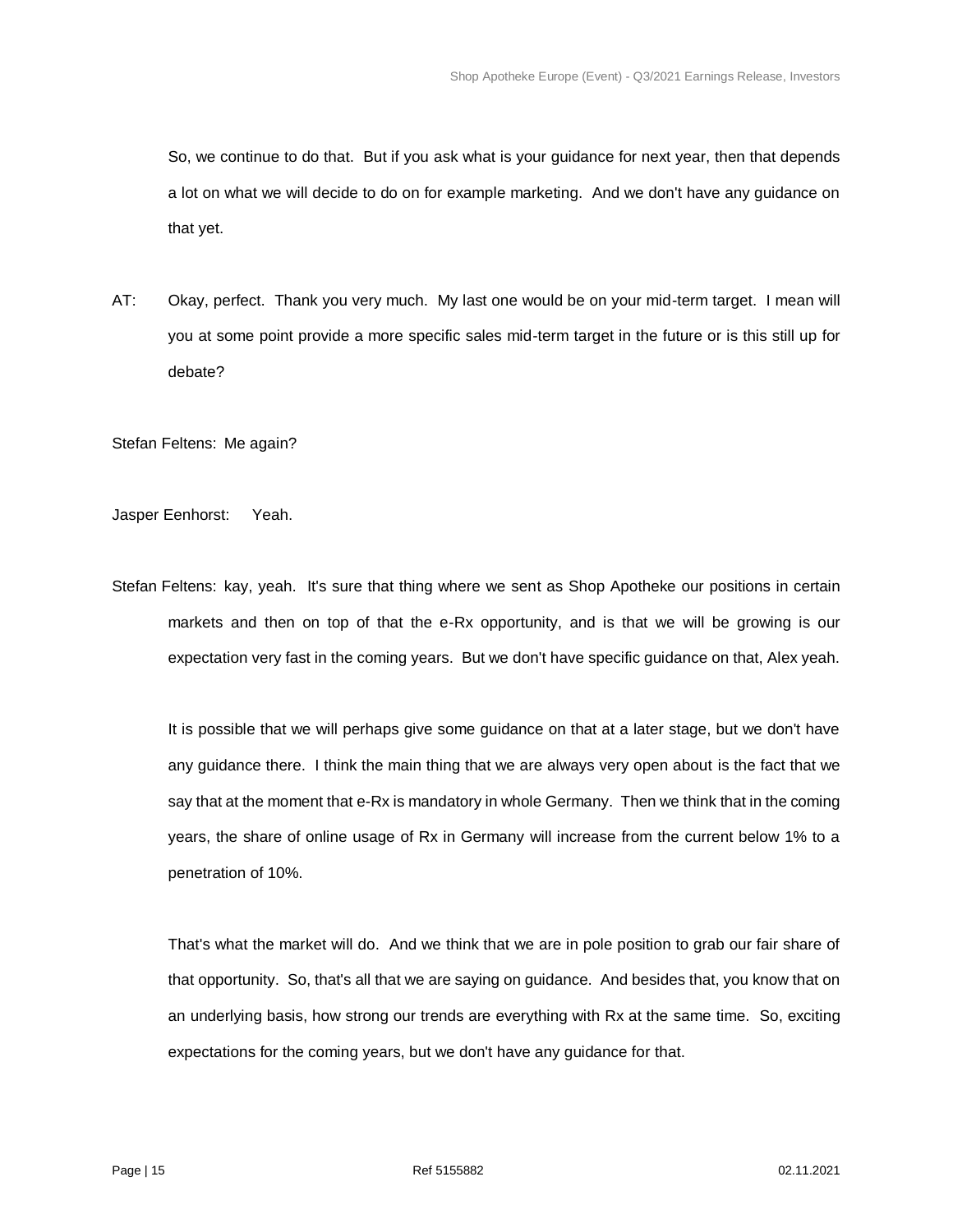AT: Okay, thank you very much.

Stefan Feltens: Thank you, yeah.

Operator: Thank you. We now move on to our next question from OC from Kepler Cheuvreux. Please go ahead.

OC: Yes. Hi, Jasper, and Stefan. I also would take my questions one by one. The first one would be on the competitive environment. Do you see it getting worse? I mean, we've heard your main competitor just cut their full-year external sales growth target. If you're talking about on a reported basis if we assume €3 million of adjustments in Q4 kind of the run rate, that's about €17 million to €18 million reported EBITDA also in Q4.

So, obviously your biggest EBITDA loss in a quarter ever, but in terms of margin kind of the lowest since Q1 2019. Back then, you were growing 30 plus percent. Now, we are pointing at 10%. So, could you just maybe talk about the competition in non-prescription products in particular? And also, whether you are seeing the drop in prescription sales having now reached the trough or not yet?

Stefan Feltens: Well, let me start with the last part of your question, O. If we look at the last data point, it is exactly we are observing what you were referring to our Rx business has now leveled off. So, for the first nine months we saw a decline as we mentioned before of 31%, but it has stabilized at a level that is not satisfactory to us.

But with the introduction of electronic prescriptions, of course that will be a whole different game. The customer journey will be totally different from what customers are experiencing today. In terms of the competitive environment, we haven't seen any drastic changes compared to what we observed earlier this year.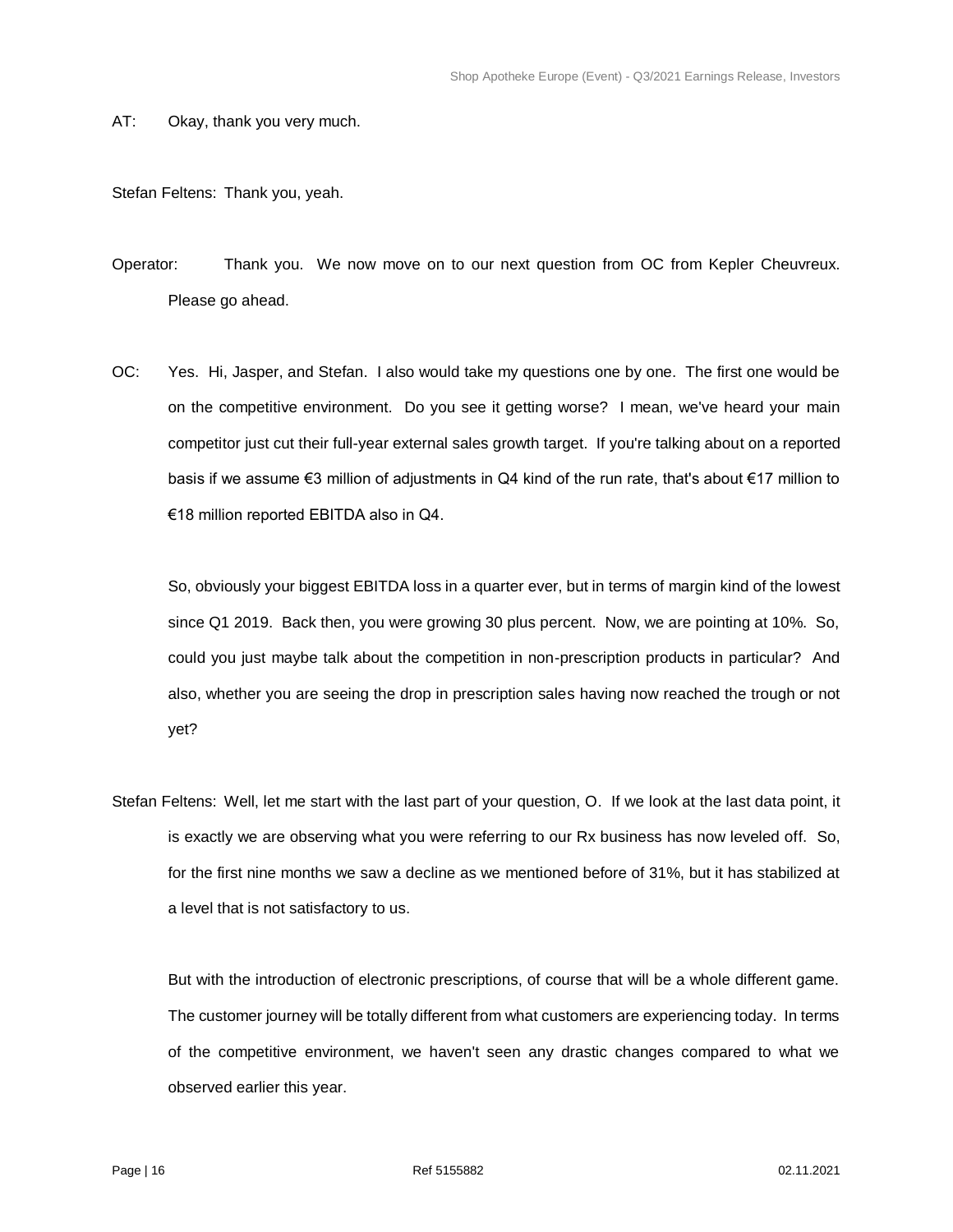Now pricing has become a little bit more competitive than what we saw during the Corona period, during the high phase of the Corona period. I don't think that's a surprise. And also not surprisingly, we will see increasing marketing investments not just from Shop Apotheke and again with over €300 million cash by the end of last year, I think we are very well prepared for whatever might come down the pipe.

But also, our competitors, they will increase their marketing investments in order to take what they presume to be their fair share of the marketing opportunity.

- OC: Okay, all right just -- no, sorry go ahead.
- Stefan Feltens: No, I was just checking if you were still on line, O. No, the only addition I have to say is that it's important to look at first, actually not in a too narrow base. And it seems to be a little bit implicit in your question because normally you have investments and you also see all the benefits of the investments.

And now with our decision that to continue with what we are doing successfully, you have seen all the positive indicators are developing very well in September and also at the start of October [inaudible]. But a lot of those investments will also pay off in 2022. This is for us to be in the best possible position with the exciting start of the year 2022.

So, if you just look at Q4 now with us overinvesting because we want to accelerate away from the low point where we were midyear and we are having momentum there. Actually, it's a bit unfair only looking at the quarter, but that's probably explaining why you said hey for the quarter, it looks relatively negative. But that's just because it's a short period. And I think normally, you should look at it on a yearly basis, yeah on a full-year basis.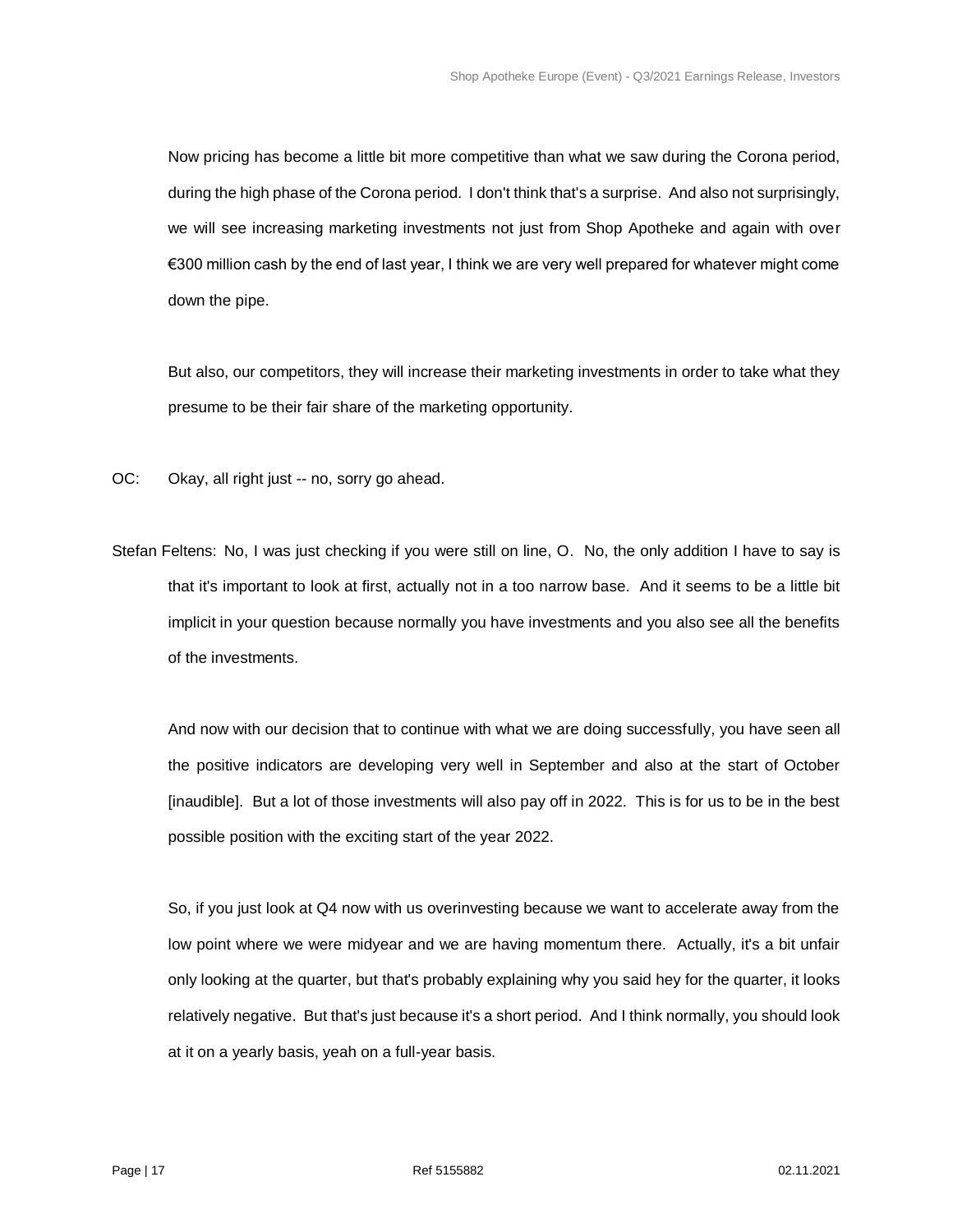- OC: Okay, okay, fair enough. Yeah. Just wondering in terms of looking into 2022, what's your expectation for growth in the nonprescription part of the business? Do you expect this to return to the high 30s percentage points across all of non-RX let's say?
- Stefan Feltens: Thanks for your question, O. But today, we don't talk about 2022. So, I cannot comment on that, yeah.
- OC: Okay. The next question would be on the integration of parties on your marketplace. I'm just wondering if you can give us some color on the customer journey. Assuming a patient wants to use your app, how will they determine which pharmacy they want to send their e-script token to?
- Stefan Feltens: Well, are you referring to the e-prescription customer journey or are you referring to -- you talk about the marketplace or are you referring to the now dimension or you're talking to what we refer to as the product expansion dimension of our marketplace?
- OC: So, let's say I have an acute need next year. And I'm getting an e-script right from whoever, whether it's telemedicine or a local doctor. And I open up your app. How can I choose between getting my prescription delivered by your local partner or you?
- Stefan Feltens: Yeah, well O that might be an unsatisfying answer. But for really for competitive reasons, we are not yet disclosing exactly what the customer journey is going to look like. What we can say is if you have an acute -- prescription for an acute need, there will be opportunities for the customer, for the patient to choose one of our partner pharmacies, especially in the metropolitan areas. But again, at this point of time, we're not yet disclosing for obvious reasons the details of our customer journey.
- OC: Okay, okay. All right. Then I have just three remaining. First one would be on purchasing improvements. If you could give us some color on what you would expect at this stage on the non-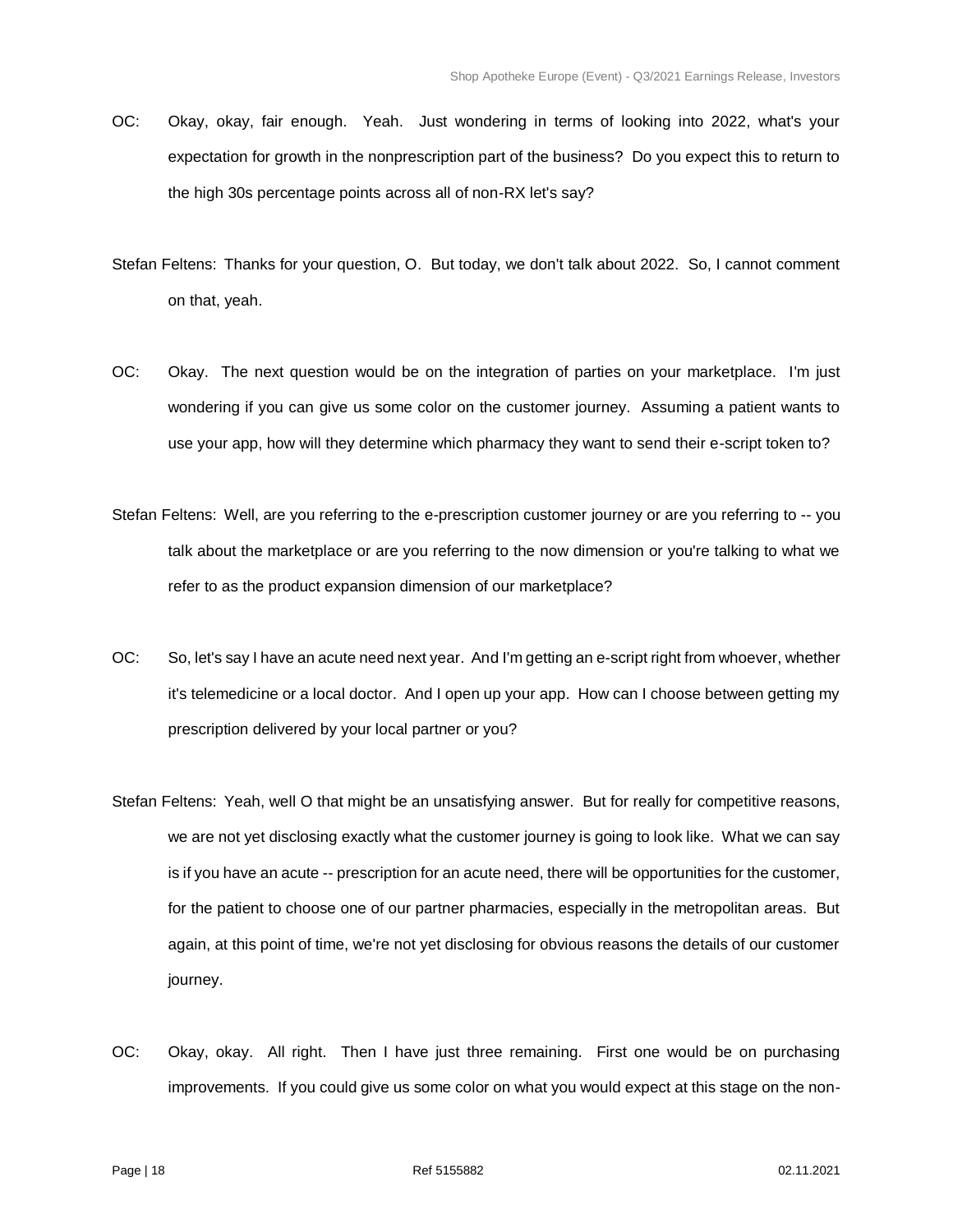prescription business going into next year, maybe I follow up with the two, the second and third straightaway.

I was just wondering if you could give us the share of your private label sales? Last time, you talked about them, it was not really material, but maybe now it is. And finally, so obviously you had two logistic facilities this quarter. But you are also looking to grow or to use let's say the international segment as a relay or growth driver.

So, I'm just wondering if you are looking to start operations for instance in Italy? I remember Stefan, you were talking of delivering to Salerno and so on. So, this is a topic potentially for next year or rather after e-scripts start in Germany?

Stefan Feltens: So, let me start with the purchasing piece. What we have seen now not just for on a yearto-date basis, but you saw the similar numbers in 2020 and 2019. You see year-over-year improvement in the -- around the half percentage point at least for the foreseeable future.

That's what we are assuming will also be feasible going forward. In terms of our logistics facilities, again, we have ample capacity right now. But we are actually right now in the process of assessing what should our distribution facility or our distribution strategy, what should it look like going forward?

And yes, you're right. At some point of time, a customer for example in Palermo won't be satisfied with the delivery time that we can actually handle if we deliver everything from Salerno. But again, these are discussions that are going on right now. And probably, we'll have some news there in the not-too-distant future, yeah.

Jasper Eenhorst: Yeah, your last one was really a surprise. So, O, thanks for the question. I think it's an important pillar in our strategy. Private label is going very successful. Our brand -- the name is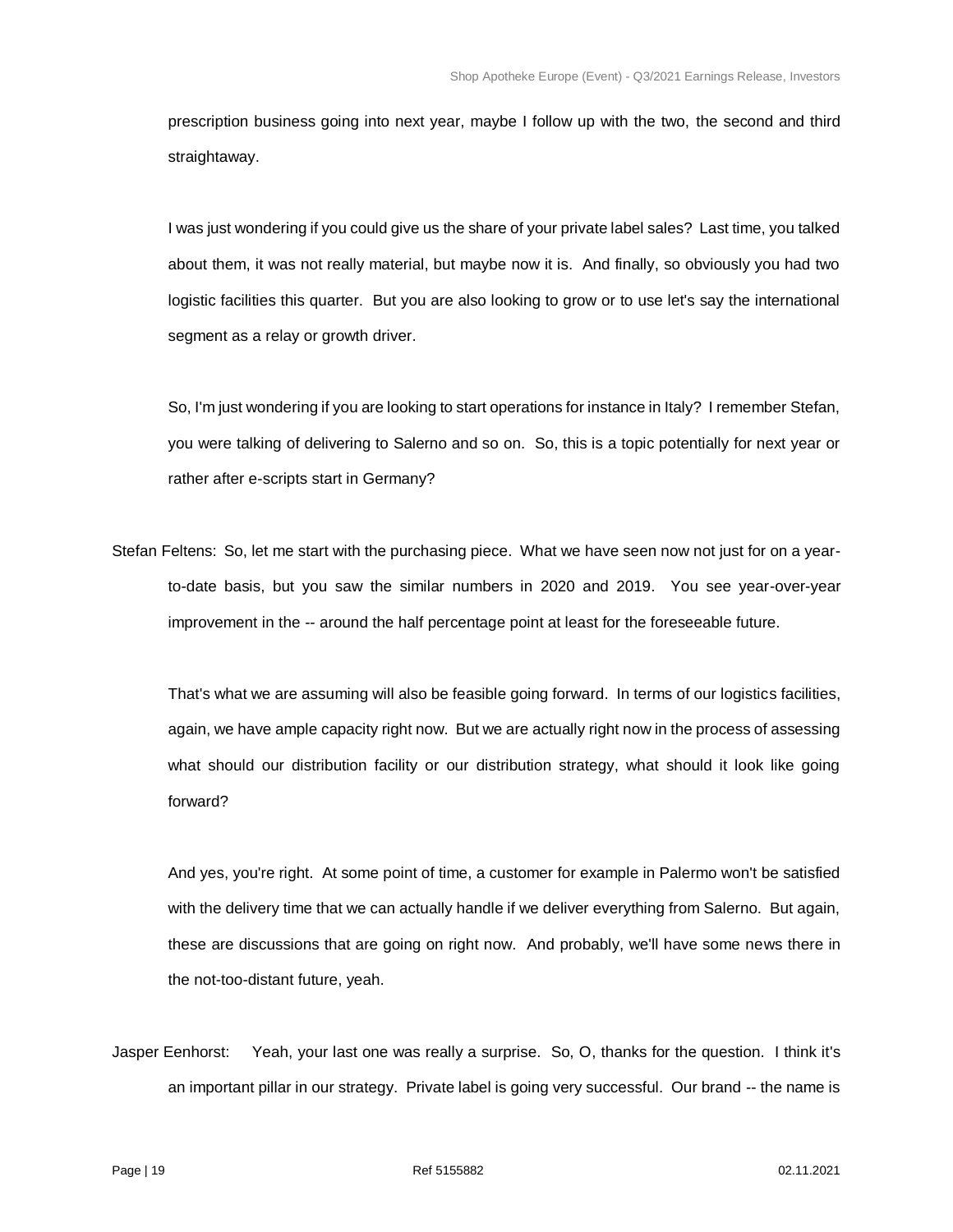RedCare. Of course, [inaudible] benefit also private labels, but our main brand at the moment is RedCare.

It's going very successful, but still the status is the same as you said before. In the total scheme of numbers, it's still relatively small. So, that means there is still a lot of opportunity to improve here in the near future. Thanks for that let's -- O, thanks for all your questions. But looking at the time, let's please go to the next one.

- OC: My last one yeah, but.
- Stefan Feltens: Thank you. Thank you. Bye, O.
- Operator: Thank you. We now move on to VB from Baader Bank for our next question. Please go ahead.
- VB: Hello, gentlemen, VB, Baader Bank. A lot of questions have been answered already. I would stick to three. So first on your specified guidance in regards to sales to the low end, I mean you pointed out Net Promoter Score website results are going to progress to pre-crisis level so to say.

So, but however what fell short that you reduced your original expectation 10% to 15% to the low end of 10%? I did not get that so far. And the second question would be on perhaps on the guidance on the EBITDA side because of the relation, I understand you want to have the flexibility in regards to marketing.

But my question would be when will you shift gears from promoting the e-script. So far, I see on TV, you are still promoting the paper-based script. So, yeah, any strategic change going to happen and when going forward here in regards to marketing strategy?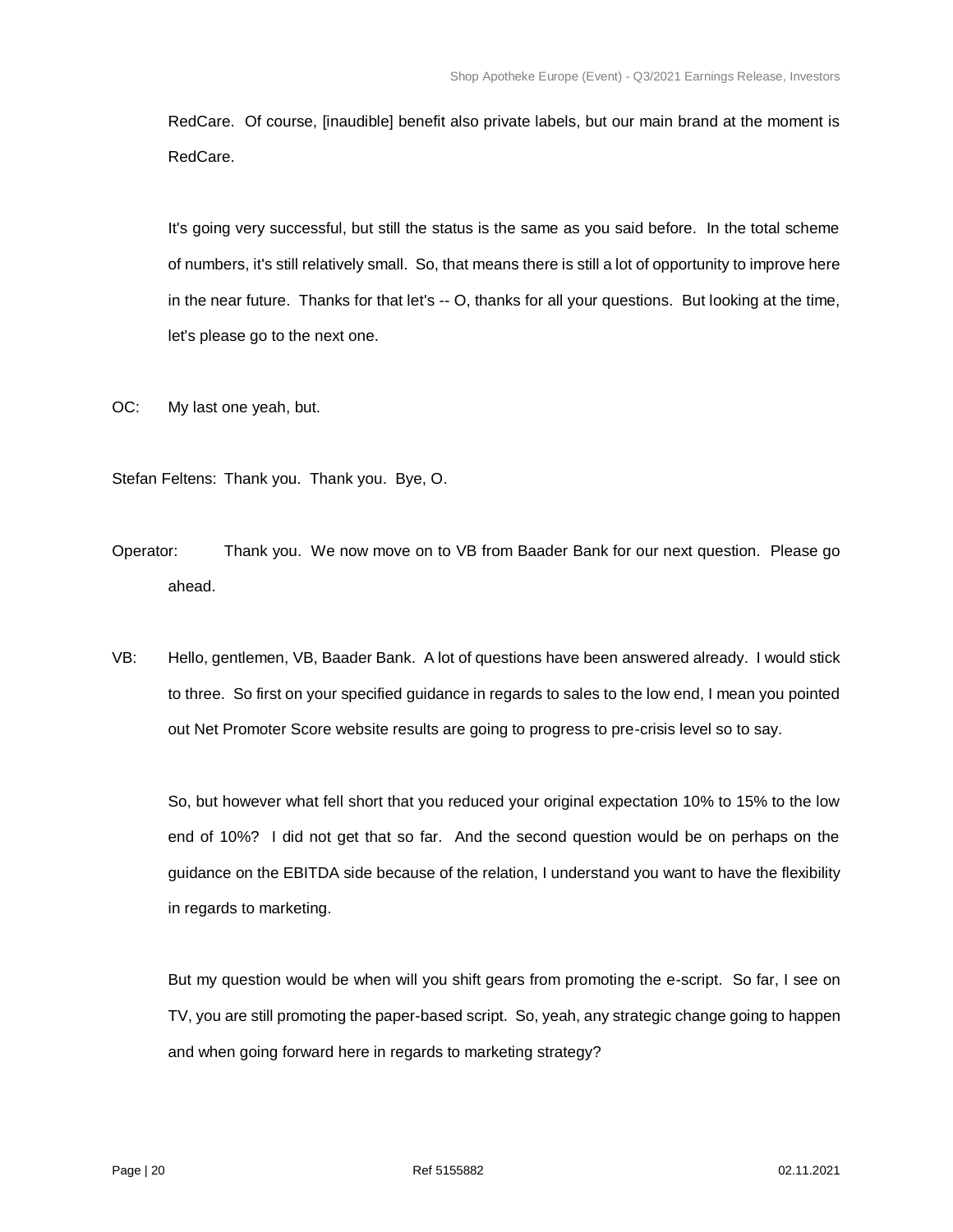Jasper Eenhorst: Sure. Thank you. Yeah, it's very relevant in the short term indeed to have clarity on this. The only reason for sales to that we're guiding, that's still in the range but at the lower end of the range is actually the fact that it took us a bit longer to really get out of our low points.

Yeah, we're very positive at the end of September, and how we started in October. So, that's developing well. But looking from the point where we were in July, June-July etc, it took us a little bit longer. And number two is the fact that at the moment and nobody can predict the future what it will bring also with COVID measures and what could happen there.

But we are until now seeing that the overall offline and online combined OTC markets in Germany actually is not growing at the moment. So, that's also not helping. So, those are the two main elements for us guiding towards 10% instead of 15% growth there.

Stefan Feltens: Take next one, the e-prescription. So, your question was when are we going to see broad effort advertisement, commercials around electronic prescriptions from Shop Apotheke for example on TV? We mentioned before, we don't expect a Big Bang on the 1st of January in terms of all the physicians switching to issuing electronic prescriptions.

But we then assume a pretty fast adoption across Germany. Once the vast majority of public insurers patients in Germany will be able to receive electronic prescriptions from their physicians, we will also change our -- the focus of our TV commercials and other broad marketing initiatives.

So, we will have the flexibility to start it a month earlier or two months -- a month later. But we don't think it would make sense to start with TV commercials right now or even in early January when at least the vast majority of customers will not be able to experience to receive electronic prescriptions. So, but again, we are set up to handle this in a flexible manner.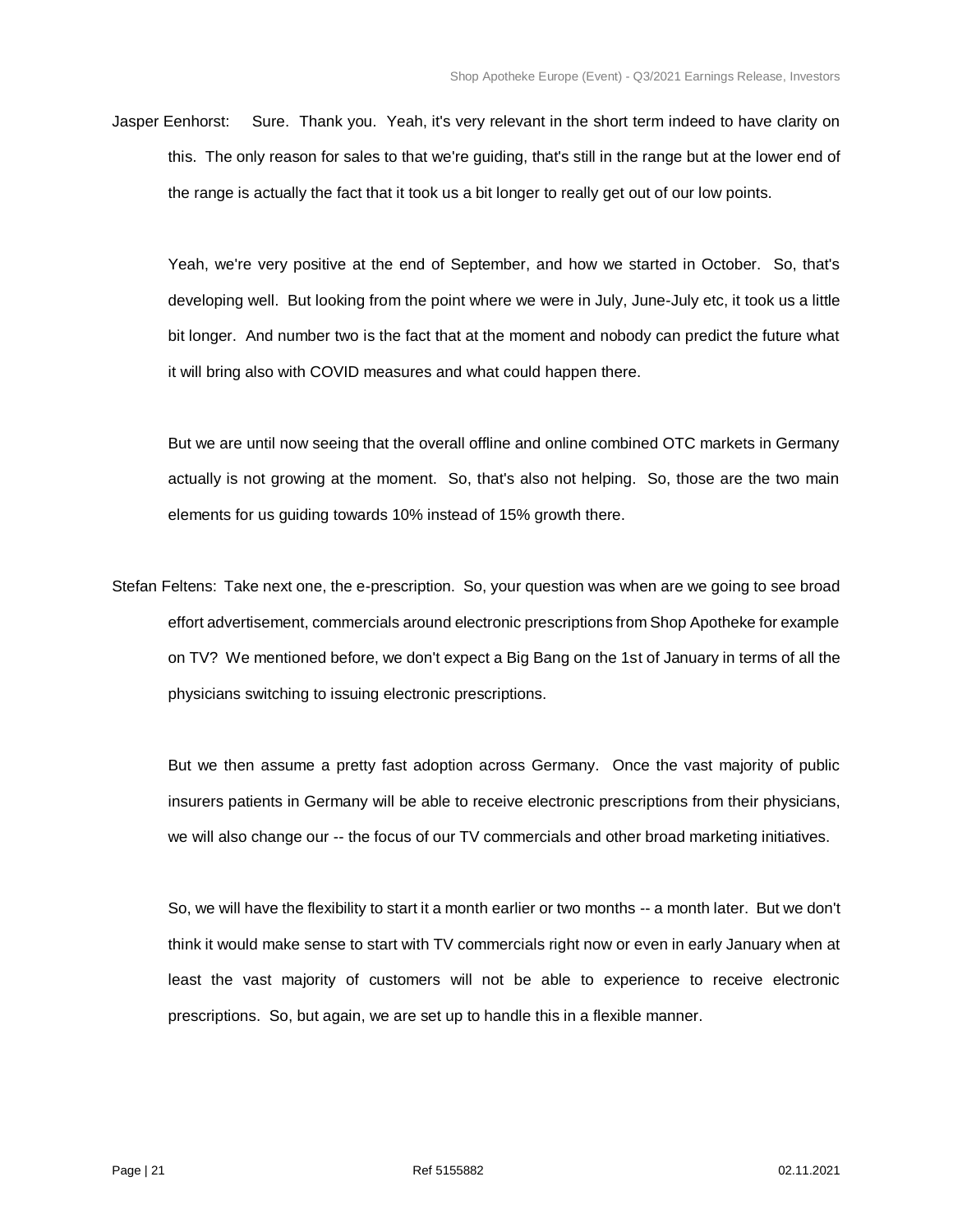VB: Okay, thank you. Perhaps one question for clarification, my third one so to say. You said, you expect the majority of the market to be at mid of 2022, I mean I learned from industry experts that software wise, around 70% of doctors should be ready at the beginning of the year to fulfill the escript needs.

So, why are you a bit more cautious saying let's say above 50 at mid of 2020 -- although 70% of doctors have the software installed already at the beginning of the year? So, what makes you a bit more cautious in that regard just to close the gap here for my understanding? Thank you.

Stefan Feltens: Well, we certainly at this point of time we don't want to overpromise. All could happen much, much faster than at least we are internally projecting at this point of time. That's why we want to maintain the maximum flexibility to start all of our commercial activities, again when the vast majority of the significant number of customers will be able to receive electronic prescriptions.

We talk about a fast, but gradual increase. Also, what we're hearing from Berlin, the mandate seems to stay in place. It's stipulated in the law right now. It will stay in place as of the 1st of January. So, if physicians have the technical capabilities, they are obligated to issue electronic prescriptions.

However, what we are sensing is that the mandate will not be enforced right from the beginning of the year. So, again, there will be a little bit of an adoption period. And when we talk about the middle of the year, we think that perhaps a little bit cautious. But again, at this point of time, we don't want to overpromise. It's simply -- it's outside of our control to a certain extent or to a large extent.

VB: No, I understand. I agree. Okay, then all the best. And yeah, stay healthy. Thank you for the call. Thank you.